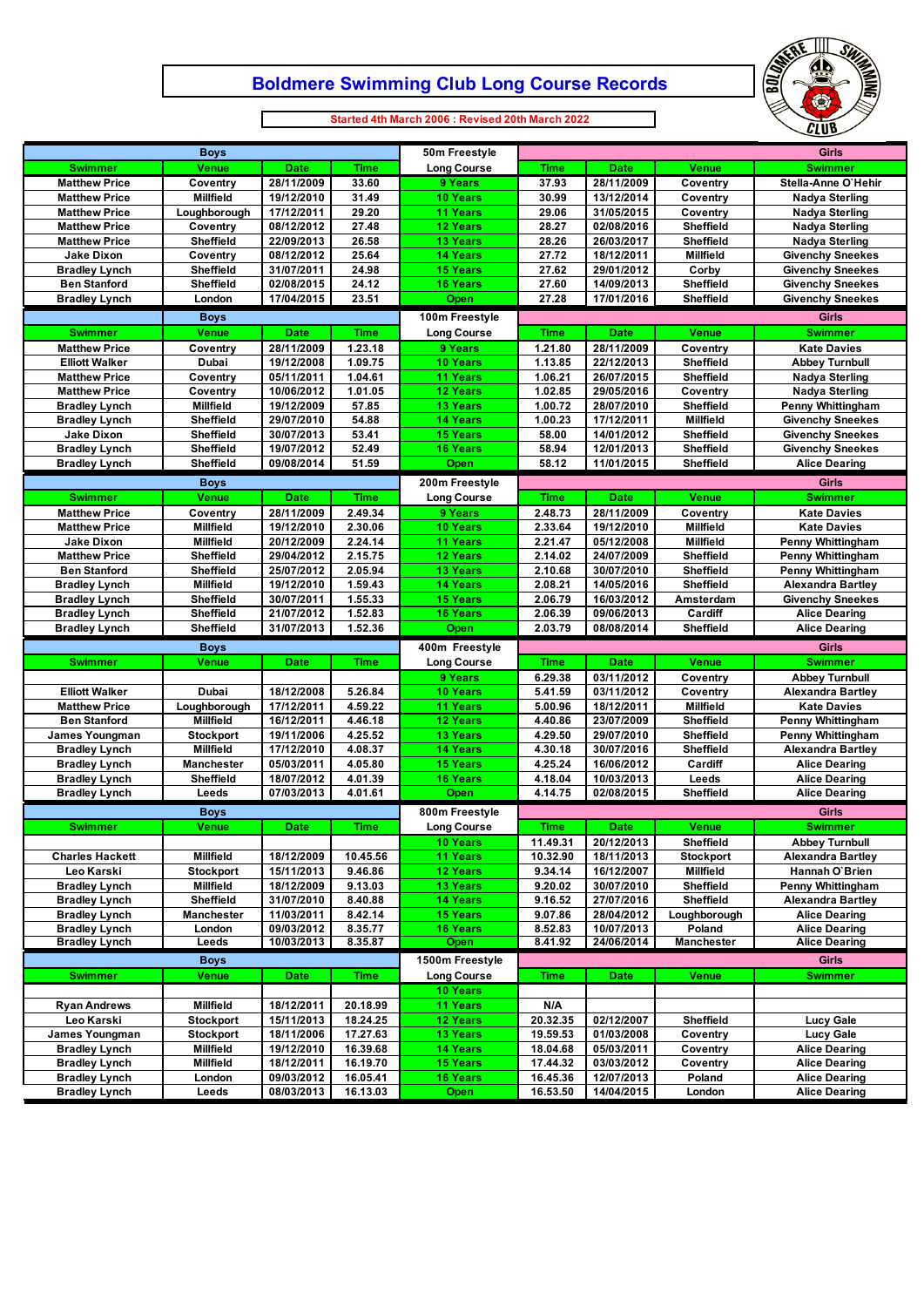#### **Boldmere Swimming Club Long Course Records**



**Started 4th March 2006 : Revised 20th March 2022**

 $\Box$ 

 $\mathsf \Gamma$ 

| <b>Boys</b>            |                   |             |             | 50m Backstroke     | <b>Girls</b> |             |                   |                          |
|------------------------|-------------------|-------------|-------------|--------------------|--------------|-------------|-------------------|--------------------------|
| <b>Swimmer</b>         | <b>Venue</b>      | <b>Date</b> | <b>Time</b> | <b>Long Course</b> | <b>Time</b>  | <b>Date</b> | <b>Venue</b>      | <b>Swimmer</b>           |
| <b>Matthew Price</b>   | Coventry          | 12/12/2009  | 40.73       | 9 Years            | 41.06        | 12/12/2009  | Coventry          | <b>Kate Davies</b>       |
| <b>Matthew Price</b>   | <b>Millfield</b>  | 19/12/2010  | 36.99       | <b>10 Years</b>    | 39.84        | 01/11/2014  | Coventry          | <b>Nadya Sterling</b>    |
| <b>Matthew Price</b>   | Coventry          | 10/12/2011  | 34.16       | <b>11 Years</b>    | 36.49        | 13/12/2008  | Coventry          | <b>Penny Whittingham</b> |
| <b>Matthew Price</b>   | <b>Sheffield</b>  | 22/04/2012  | 32.71       | <b>12 Years</b>    | 33.65        | 13/12/2014  | Coventry          | <b>Lilv Wood</b>         |
| <b>Steven Wilson</b>   | Coventry          | 11/12/2010  | 31.09       | <b>13 Years</b>    | 32.41        | 28/07/2015  | <b>Sheffield</b>  | <b>Lilv Wood</b>         |
| <b>Jake Dixon</b>      | <b>Manchester</b> | 16/12/2012  | 29.73       | <b>14 Years</b>    | 31.79        | 01/08/2017  | Swansea           | <b>Lily Massey</b>       |
| <b>Jake Dixon</b>      | <b>Sheffield</b>  | 26/05/2013  | 30.25       | <b>15 Years</b>    | 31.33        | 03/08/2018  | <b>Sheffield</b>  | <b>Lily Massey</b>       |
| <b>Jake Dixon</b>      | <b>Sheffield</b>  | 09/08/2014  | 28.77       | <b>16 Years</b>    | 31.04        | 15/12/2012  | <b>Manchester</b> | <b>Emma Smith</b>        |
| <b>Jake Dixon</b>      | Cardiff           | 25/04/2015  | 28.53       | Open               | 29.76        | 01/04/2010  | <b>Sheffield</b>  | <b>Holly Lynch</b>       |
|                        | <b>Boys</b>       |             |             | 100m Backstroke    |              |             | <b>Girls</b>      |                          |
| <b>Swimmer</b>         | <b>Venue</b>      | <b>Date</b> | <b>Time</b> | <b>Long Course</b> | <b>Time</b>  | <b>Date</b> | <b>Venue</b>      | <b>Swimmer</b>           |
| <b>Matthew Price</b>   | Coventry          | 28/11/2009  | 1.33.74     | 9 Years            | 1.41.73      | 18/12/2010  | <b>Millfield</b>  | Aristea Knight           |
| <b>Elliott Walker</b>  | Dubai             | 20/12/2008  | 1.21.91     | <b>10 Years</b>    | 1.28.95      | 18/12/2010  | <b>Millfield</b>  | <b>Kate Davies</b>       |
| <b>Matthew Price</b>   | Loughborough      | 17/12/2011  | 1.12.84     | <b>11 Years</b>    | 1.19.41      | 01/11/2014  | Coventry          | Gerda Vasiliauskaite     |
| <b>Matthew Price</b>   | <b>Sheffield</b>  | 05/02/2012  | 1.11.26     | <b>12 Years</b>    | 1.11.04      | 13/12/2014  | Coventry          | <b>Lily Wood</b>         |
| Leo Karski             | Coventry          | 13/12/2014  | 1.07.62     | <b>13 Years</b>    | 1.06.52      | 29/07/2015  | <b>Sheffield</b>  | <b>Lily Wood</b>         |
| James Youngman         | Sheffield         | 24/07/2007  | 1.04.73     | <b>14 Years</b>    | 1.07.84      | 02/08/2017  | Swansea           | <b>Lily Massey</b>       |
| <b>Jake Dixon</b>      | <b>Sheffield</b>  | 26/05/2013  | 1.02.34     | <b>15 Years</b>    | 1.06.36      | 03/08/2018  | <b>Sheffield</b>  | <b>Lily Massey</b>       |
| <b>Jake Dixon</b>      | <b>Sheffield</b>  | 09/08/2014  | 1.00.05     | <b>16 Years</b>    | 1.05.05      | 17/07/2012  | <b>Sheffield</b>  | <b>Emma Smith</b>        |
| <b>Jake Dixon</b>      | <b>Sheffield</b>  | 31/01/2016  | 59.10       | Open               | 1.02.85      | 07/08/2010  | Sheffield         | <b>Holly Lynch</b>       |
|                        | <b>Boys</b>       |             |             | 200m Backstroke    | <b>Girls</b> |             |                   |                          |
| <b>Swimmer</b>         | <b>Venue</b>      | <b>Date</b> | <b>Time</b> | <b>Long Course</b> | <b>Time</b>  | <b>Date</b> | <b>Venue</b>      | <b>Swimmer</b>           |
| <b>Matthew Price</b>   | Coventry          | 28/11/2009  | 3.12.74     | 9 Years            | 3.29.67      | 18/12/2010  | <b>Millfield</b>  | <b>Aristea Knight</b>    |
| <b>Matthew Price</b>   | <b>Millfield</b>  | 17/12/2010  | 2.50.74     | <b>10 Years</b>    | 2.59.61      | 18/12/2010  | Millfield         | <b>Kate Davies</b>       |
| <b>Matthew Price</b>   | Coventry          | 11/06/2011  | 2.42.67     | <b>11 Years</b>    | 2.45.93      | 14/06/2008  | Coventry          | <b>Penny Whittingham</b> |
| <b>Archie Langston</b> | <b>Swansea</b>    | 22/07/2012  | 2.36.02     | <b>12 Years</b>    | 2.33.81      | 22/07/2009  | <b>Sheffield</b>  | <b>Penny Whittingham</b> |
| James Youngman         | Coventry          | 03/06/2006  | 2.24.60     | <b>13 Years</b>    | 2.21.69      | 31/07/2015  | <b>Sheffield</b>  | <b>Lily Wood</b>         |
| James Youngman         | <b>Millfield</b>  | 16/12/2007  | 2.18.26     | <b>14 Years</b>    | 2.23.08      | 17/12/2010  | Millfield         | <b>Emma Smith</b>        |
| <b>Jamie Dark</b>      | Sheffield         | 04/08/2018  | 2.14.95     | <b>15 Years</b>    | 2.20.95      | 27/07/2011  | Sheffield         | <b>Emma Smith</b>        |
| <b>Jude Denning</b>    | Sheffield         | 20/03/2022  | 2.13.72     | <b>16 Years</b>    | 2.18.22      | 26/05/2012  | <b>Sheffield</b>  | <b>Emma Smith</b>        |
| <b>Jake Dixon</b>      | <b>Sheffield</b>  | 25/01/2015  | 2.13.47     | Open               | 2.16.22      | 08/08/2014  | Sheffield         | <b>Emma Smith</b>        |



## **Boldmere Swimming Club Long Course Records**

**Started 4th March 2006 : Revised 20th March 2022**

| <b>Boys</b>             |                  |             |             | 50m Breaststroke   | <b>Girls</b> |             |                  |                          |
|-------------------------|------------------|-------------|-------------|--------------------|--------------|-------------|------------------|--------------------------|
| <b>Swimmer</b>          | <b>Venue</b>     | <b>Date</b> | <b>Time</b> | <b>Long Course</b> | <b>Time</b>  | <b>Date</b> | <b>Venue</b>     | <b>Swimmer</b>           |
| <b>Thomas Bloor</b>     | Coventry         | 28/11/2009  | 51.47       | 9 Years            | 50.89        | 27/11/2010  | Coventry         | Aristea Knight           |
| <b>Matthew Price</b>    | Coventry         | 11/12/2010  | 44.38       | 10 Years           | 44.10        | 17/12/2010  | <b>Millfield</b> | <b>Kate Davies</b>       |
| <b>William Tonks</b>    | Coventry         | 06/05/2019  | 38.44       | <b>11 Years</b>    | 39.05        | 13/12/2014  | Coventry         | <b>Erin Davies</b>       |
| <b>Ellis Taylor</b>     | Coventry         | 22/05/2016  | 39.75       | 12 Years           | 37.49        | 07/06/2015  | Coventry         | <b>Erin Davies</b>       |
| <b>William Tonks</b>    | Coventry         | 25/07/2021  | 34.51       | <b>13 Years</b>    | 35.44        | 01/08/2016  | <b>Sheffield</b> | <b>Erin Davies</b>       |
| <b>William Tonks</b>    | Sheffield        | 19/03/2022  | 32.50       | <b>14 Years</b>    | 35.05        | 03/03/2017  | <b>Berlin</b>    | <b>Erin Davies</b>       |
| <b>Joshua Winnicott</b> | <b>Sheffield</b> | 31/07/2011  | 31.79       | <b>15 Years</b>    | 33.74        | 31/07/2015  | <b>Sheffield</b> | <b>Eden Joy Light</b>    |
| <b>Luke Davies</b>      | <b>Sheffield</b> | 31/07/2013  | 30.73       | <b>16 Years</b>    | 35.40        | 22/12/2013  | <b>Sheffield</b> | <b>Alex Dolan</b>        |
| <b>Luke Davies</b>      | <b>Sheffield</b> | 26/07/2016  | 28.70       | Open               | 34.63        | 01/05/2017  | Coventry         | <b>Emily Gordon</b>      |
|                         | <b>Boys</b>      |             |             | 100m Breaststroke  |              |             | <b>Girls</b>     |                          |
| <b>Swimmer</b>          | Venue            | <b>Date</b> | <b>Time</b> | <b>Long Course</b> | <b>Time</b>  | <b>Date</b> | <b>Venue</b>     | <b>Swimmer</b>           |
| <b>Matthew Price</b>    | Coventry         | 28/11/2009  | 1.48.87     | 9 Years            | 1.44.86      | 28/11/2009  | Coventry         | <b>Kate Davies</b>       |
| <b>Matthew Price</b>    | Coventry         | 05/06/2010  | 1.39.83     | 10 Years           | 1.32.36      | 17/12/2010  | <b>Millfield</b> | <b>Kate Davies</b>       |
| <b>William Tonks</b>    | Coventry         | 04/05/2019  | 1.23.77     | <b>11 Years</b>    | 1.25.34      | 17/12/2011  | <b>Millfield</b> | <b>Kate Davies</b>       |
| <b>Joshua Winnicott</b> | Coventry         | 13/12/2008  | 1.20.69     | 12 Years           | 1.19.92      | 06/08/2015  | Sheffield        | <b>Erin Davies</b>       |
| <b>William Tonks</b>    | Coventry         | 25/07/2021  | 1.14.06     | <b>13 Years</b>    | 1.15.70      | 01/08/2016  | <b>Sheffield</b> | <b>Erin Davies</b>       |
| <b>Joshua Winnicott</b> | <b>Sheffield</b> | 31/07/2010  | 1.09.61     | <b>14 Years</b>    | 1.16.55      | 08/04/2017  | Cardiff          | <b>Erin Davies</b>       |
| <b>Joshua Winnicott</b> | Sheffield        | 31/07/2011  | 1.07.55     | <b>15 Years</b>    | 1.14.23      | 02/08/2015  | Sheffield        | <b>Eden Joy Light</b>    |
| <b>Joshua Winnicott</b> | <b>Sheffield</b> | 21/07/2012  | 1.05.87     | <b>16 Years</b>    | 1.17.39      | 22/12/2013  | <b>Sheffield</b> | <b>Alex Dolan</b>        |
| <b>Luke Davies</b>      | Sheffield        | 26/07/2016  | 1.01.12     | Open               | 1.14.57      | 13/05/2017  | Corby            | <b>Emily Gordon</b>      |
|                         | <b>Boys</b>      |             |             | 200m Breaststroke  | <b>Girls</b> |             |                  |                          |
| <b>Swimmer</b>          | <b>Venue</b>     | <b>Date</b> | <b>Time</b> | <b>Long Course</b> | <b>Time</b>  | <b>Date</b> | Venue            | <b>Swimmer</b>           |
| <b>Matthew Price</b>    | Coventry         | 28/11/2009  | 3.45.71     | 9 Years            | 3.36.95      | 28/11/2009  | Coventry         | <b>Kate Davies</b>       |
| <b>Matthew Price</b>    | Coventry         | 12/06/2010  | 3.32.42     | 10 Years           | 3.09.37      | 17/12/2010  | <b>Millfield</b> | <b>Kate Davies</b>       |
| <b>William Tonks</b>    | Coventry         | 05/05/2019  | 3.04.01     | <b>11 Years</b>    | 2.56.42      | 16/12/2011  | <b>Millfield</b> | <b>Kate Davies</b>       |
| <b>Jake Dixon</b>       | <b>Millfield</b> | 17/12/2010  | 2.56.11     | <b>12 Years</b>    | 2.43.60      | 06/08/2015  | <b>Sheffield</b> | <b>Erin Davies</b>       |
| <b>Jake Dixon</b>       | <b>Millfield</b> | 16/12/2011  | 2.40.97     | <b>13 Years</b>    | 2.39.83      | 15/05/2016  | <b>Sheffield</b> | <b>Erin Davies</b>       |
| <b>Jake Dixon</b>       | <b>Sheffield</b> | 22/07/2012  | 2.34.55     | <b>14 Years</b>    | 2.40.81      | 28/05/2016  | Coventry         | <b>Alexandra Bartley</b> |
| <b>Joshua Winnicott</b> | Sheffield        | 27/07/2011  | 2.30.00     | <b>15 Years</b>    | 2.38.86      | 30/07/2015  | <b>Sheffield</b> | <b>Eden Joy Light</b>    |
| <b>Luke Davies</b>      | <b>Sheffield</b> | 03/08/2013  | 2.24.38     | <b>16 Years</b>    | 2.43.62      | 18/05/2013  | Corby            | <b>Alex Dolan</b>        |
| <b>Luke Davies</b>      | <b>Baku</b>      | 23/06/2015  | 2.12.75     | Open               | 2.41.46      | 09/04/2017  | Sheffield        | <b>Emily Gordon</b>      |